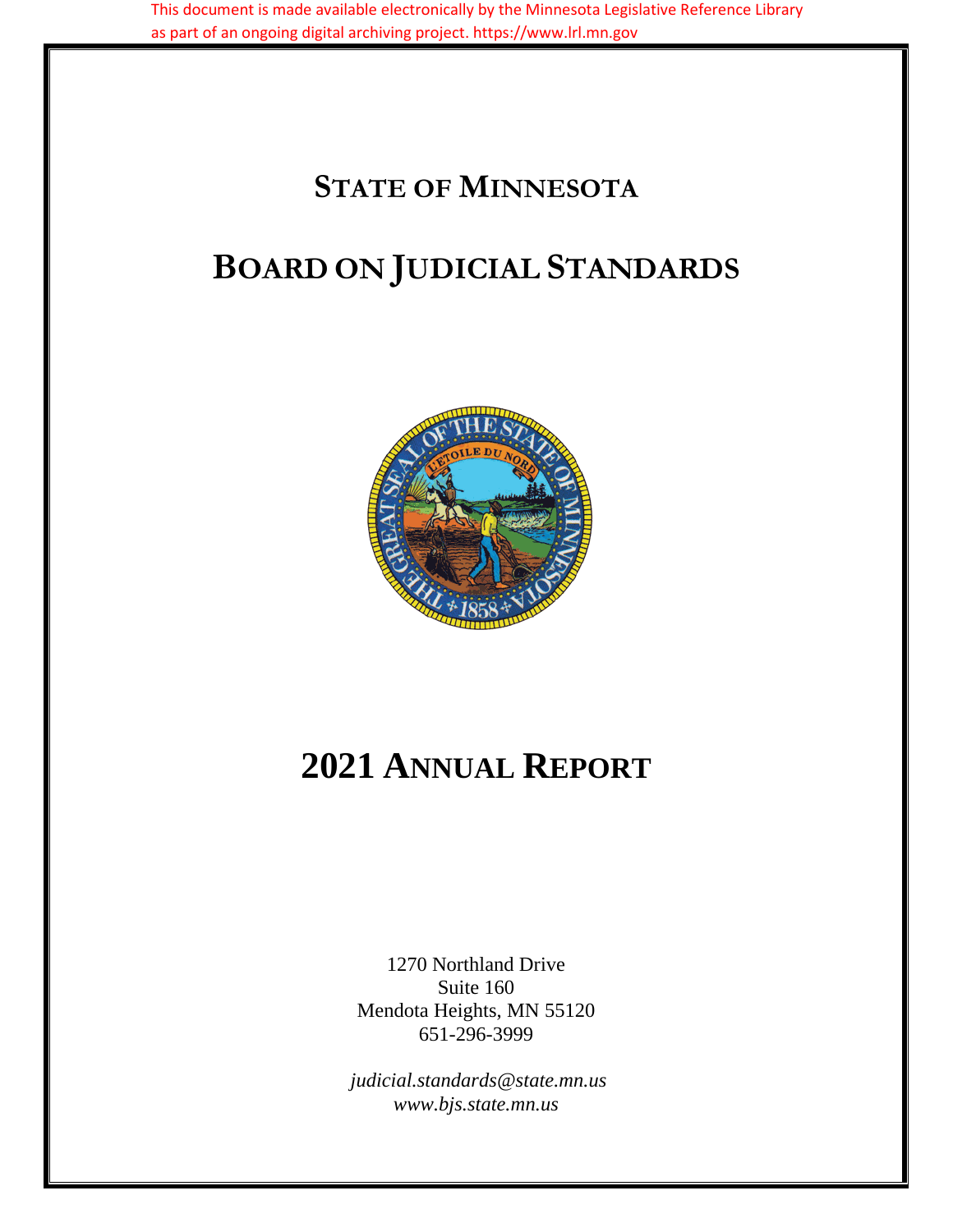# **TABLE OF CONTENTS**

| Members and Staff                     | $\mathbf{1}$   |
|---------------------------------------|----------------|
| Foreword from the Chair               | $\overline{2}$ |
| Introduction                          | 5              |
| Authorization                         | 5              |
| Organization                          | 5              |
| Code of Judicial Conduct              | 6              |
| Rules and Procedures                  | 6              |
| Authority and Jurisdiction            | $\overline{7}$ |
| 2021 Complaint Statistics             | 9              |
| Public Dispositions                   | 13             |
| Private Dispositions                  | 14             |
| Public Inquiries                      | 15             |
| Advisory Opinions                     | 16             |
|                                       | 16             |
| Further Information                   | 17             |
| Appendix: Board and Staff Biographies | A.1            |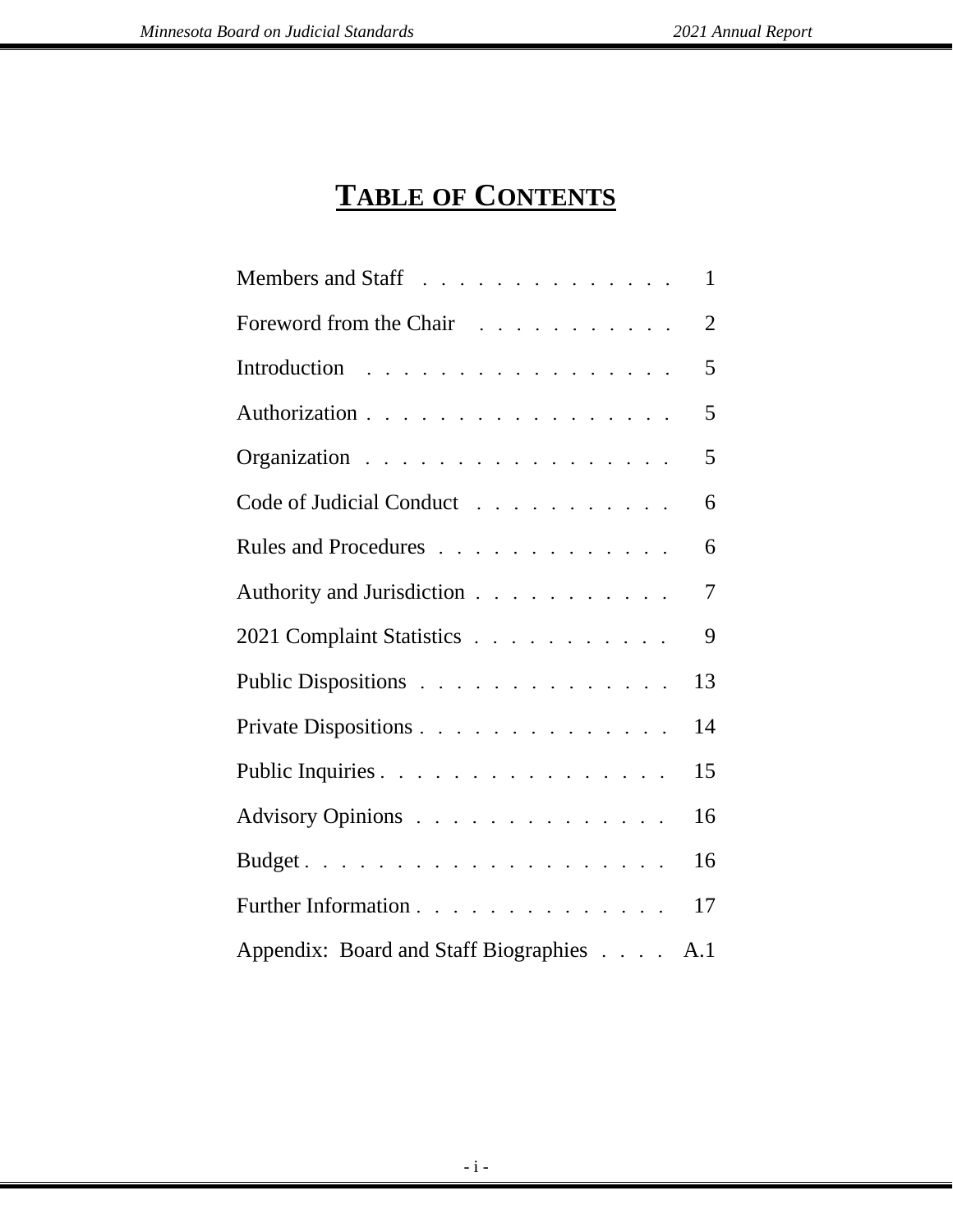### **MEMBERS AND STAFF \***

### **Judge Members**

Hon. Shereen M. Askalani Fourth Judicial District Bloomington, Minnesota

Hon. Louise Dovre Bjorkman Minnesota Court of Appeals St. Paul, Minnesota

### **Attorney Members**

Cindy K. Telstad, Chair (Exp. 2022) Winona, Minnesota

### **Public Members**

Carol E. Cummins, M.B.A. (Exp. 2022) Golden Valley, Minnesota

Gerald T. Kaplan, M.A., L.P. (Exp. 2/21) Wayzata, Minnesota

Scott Sakaguchi (Eff. 2/21) Edina, Minnesota

### **Staff**

Thomas M. Sipkins Executive Secretary

John H. Fuller *(Retired 7/21)* Mary Pat Maher *(Hired 7/21)*  Executive Assistant

Hon. Ellen L. Maas (Exp. 2022) Tenth Judicial District Stillwater, Minnesota

Hon. Theresa M. Neo Sixth Judicial District Duluth, Minnesota

Timothy O'Brien Edina, Minnesota

Debbie Toberman Plymouth, Minnesota

Nhia Vang Woodbury, Minnesota

Sara P. Boeshans Staff Attorney

<sup>\*</sup> Brief biographies are appended at the end of this report.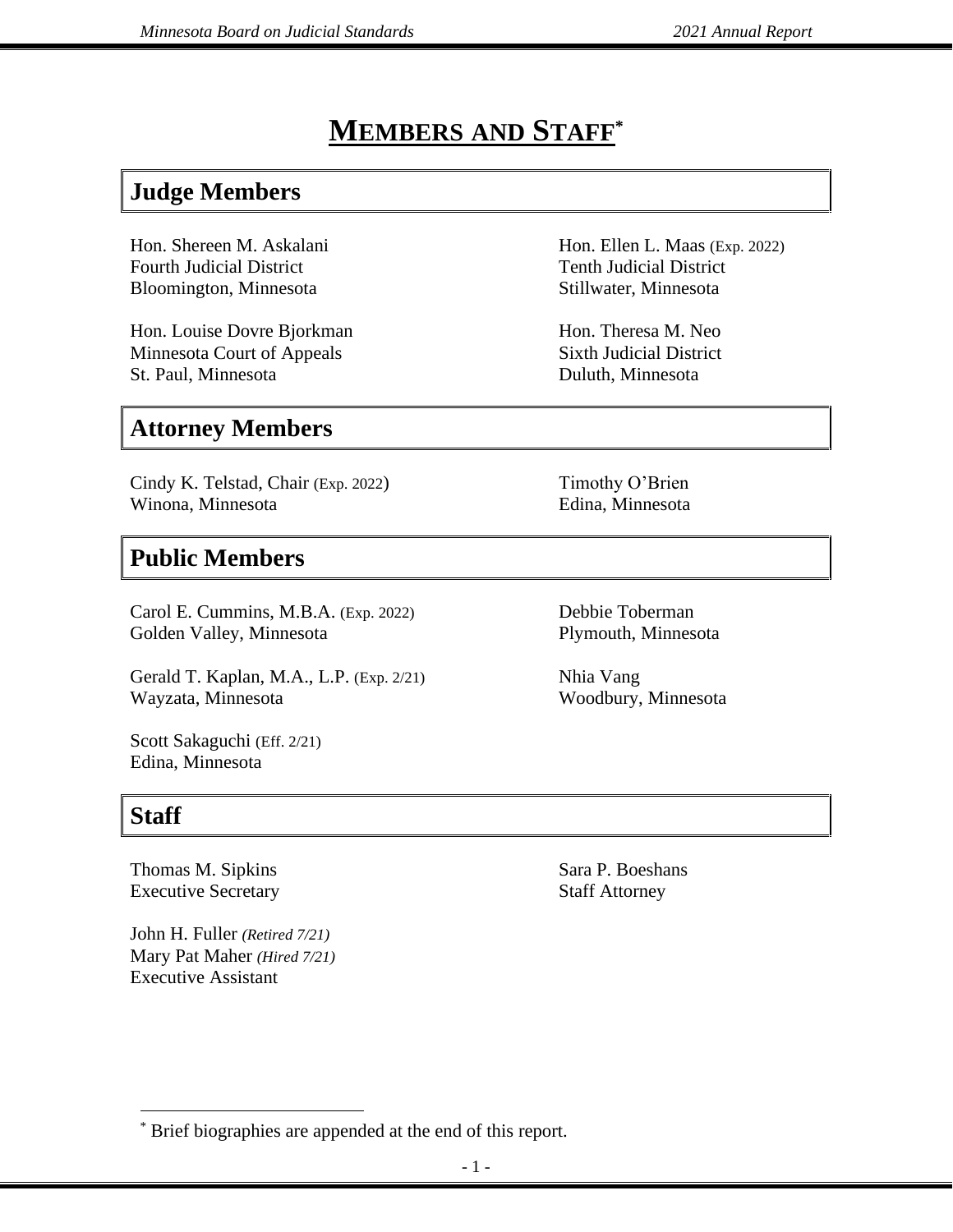### **FOREWORD FROM THE CHAIR**

On behalf of the board members and staff of the Board on Judicial Standards, it is our pleasure to present this 2021 Annual Report of the Board on Judicial Standards to the citizens of Minnesota, Governor, Legislature, and the Minnesota Judiciary.

The board members take great pride in the hard work of the Board to provide education, ensure compliance with the Code of Judicial Conduct, review and investigate complaints, and recommend discipline of judges.

The Minnesota Board on Judicial Standards is charged with enforcing the Minnesota Code of Judicial Conduct and with interpreting the Code for the education of judges and others. The Minnesota Legislature created the Board in 1971 and provides its operational funds. The Governor appoints all Board members, including four judges, four public members, and two lawyers. The public members and the lawyers are subject to Senate confirmation. All board members serve in a volunteer capacity. The Minnesota Supreme Court adopts rules of the Code of Judicial Conduct and adopts procedural rules for the Board on Judicial Standards.

The Judicial Code establishes a high standard for judicial conduct in the State of Minnesota. The Preamble to the Code states:

The United States legal system is based upon the principle that an independent, impartial, and competent judiciary, composed of men and women of integrity, will interpret and apply the law that governs our society. Thus, the judiciary plays a central role in preserving the principles of justice and the rule of law. Inherent in all of the Rules contained in this Code are the precepts that judges, individually and collectively, must respect and honor the judicial office as a public trust and strive to maintain and enhance confidence in the legal system.

Judges should maintain the dignity of judicial office at all times and avoid both impropriety and the appearance of impropriety in their professional and personal lives. They should aspire at all times to conduct that ensures the greatest possible public confidence in their independence, impartiality, integrity, and competence.

The members of the Board take these principles to heart in carrying out their duties and make every effort to fulfill the Board's mission.

The Board's primary function is to receive, investigate, and evaluate complaints of judicial misconduct. Complaints that do not allege conduct that violates the Code are dismissed. If the Board finds that a judge has violated the Code, the Board may issue private discipline or a public reprimand. In cases involving more serious misconduct, the Board may seek public discipline by filing a formal complaint against the judge with the Minnesota Supreme Court. After a public hearing, potential discipline imposed by the Supreme Court may include a reprimand, suspension, or removal from office. In addition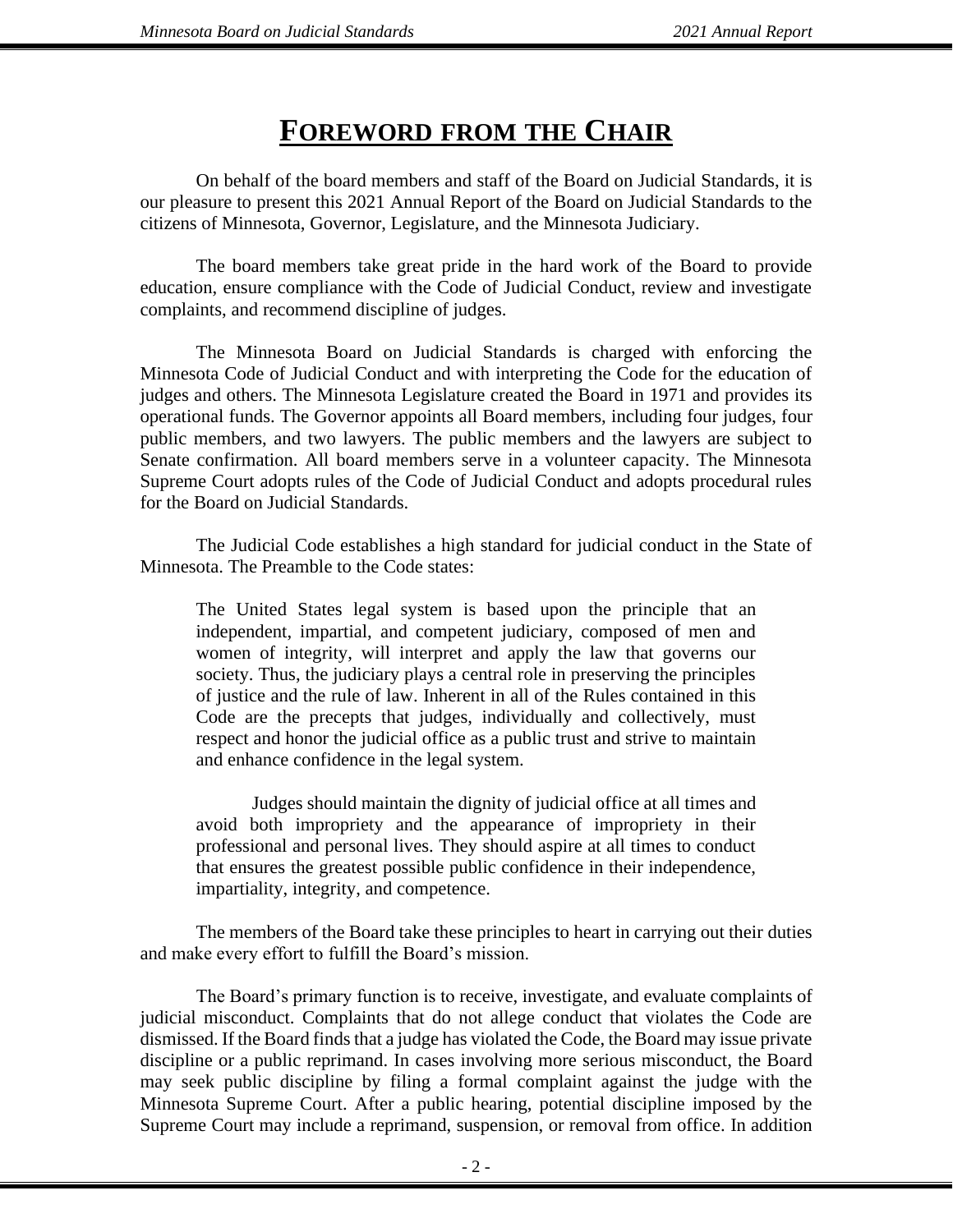to cases involving misconduct, the Board has jurisdiction to consider allegations that a judge has a physical or mental disability.

Education is also an important Board function. The Board and its Executive Secretary respond to judges' requests for informal advisory opinions. The Board also issues formal opinions on subjects of importance. The Board's website provides a wealth of information, including links to the Code of Judicial Conduct, the Board's procedural rules, Board opinions, public discipline cases, annual reports, and other judicial conduct resources. In addition, the Executive Secretary gives presentations on current ethics topics to newly-appointed judges, at meetings of district court judges, and at statewide judicial seminars. Finally, the Executive Secretary endeavors to maintain open and cordial relationships with the Minnesota Supreme Court, the Court of Appeals, and the Minnesota District Court Judges in an effort to maintain confidence in Board decisions and compliance with the Code.

In 2021, the Board received a total of 237 complaints, summarily dismissed 198 complaints, reviewed 41 complaints at board meetings, authorized investigations of 19 complaints, issued discipline against five judges, and entered into one private deferred disposition agreement. The Board also issued four letters of caution to judges regarding their conduct to point out areas in need of improvement. In addition, the Executive Secretary issued 167 informal advisory opinions to individual judges at their request.

The Board accomplished many important goals in 2021. These include:

- Public member Scott Sakaguchi joined the Board as a new member.
- The Board welcomed Mary Pat Maher to the Executive Assistant position in July 2021.
- Board staff upgraded office computer hardware and software.
- Board staff issued a high number of written informal advisory opinions to judges.
- Board staff researched and began implementation of an online complaint submission form and online record management.
- Board members provided in-person and virtual guidance and advice to judges experiencing difficulties.
- The Board engaged in outreach and education for judges at bench meetings, seminars, and conferences. Executive Secretary Sipkins gave in person and virtual presentations to many of the State's ten judicial districts, to provide education regarding judicial ethics. He has presented to each of the State's ten districts.
- Executive Secretary Sipkins and Staff Attorney Boeshans gave a virtual presentation to the Court of Appeals.
- Former Executive Secretary Thomas Vasaly, Board Member Judge Ellen Maas, and Staff Attorney Boeshans, along with members of the judiciary, gave a presentation at the Minnesota District Judges Association Fall Judicial Conference.
- Staff Attorney Boeshans, along with members of the judiciary, gave a virtual presentation at the 2021 Annual Conference of Judges.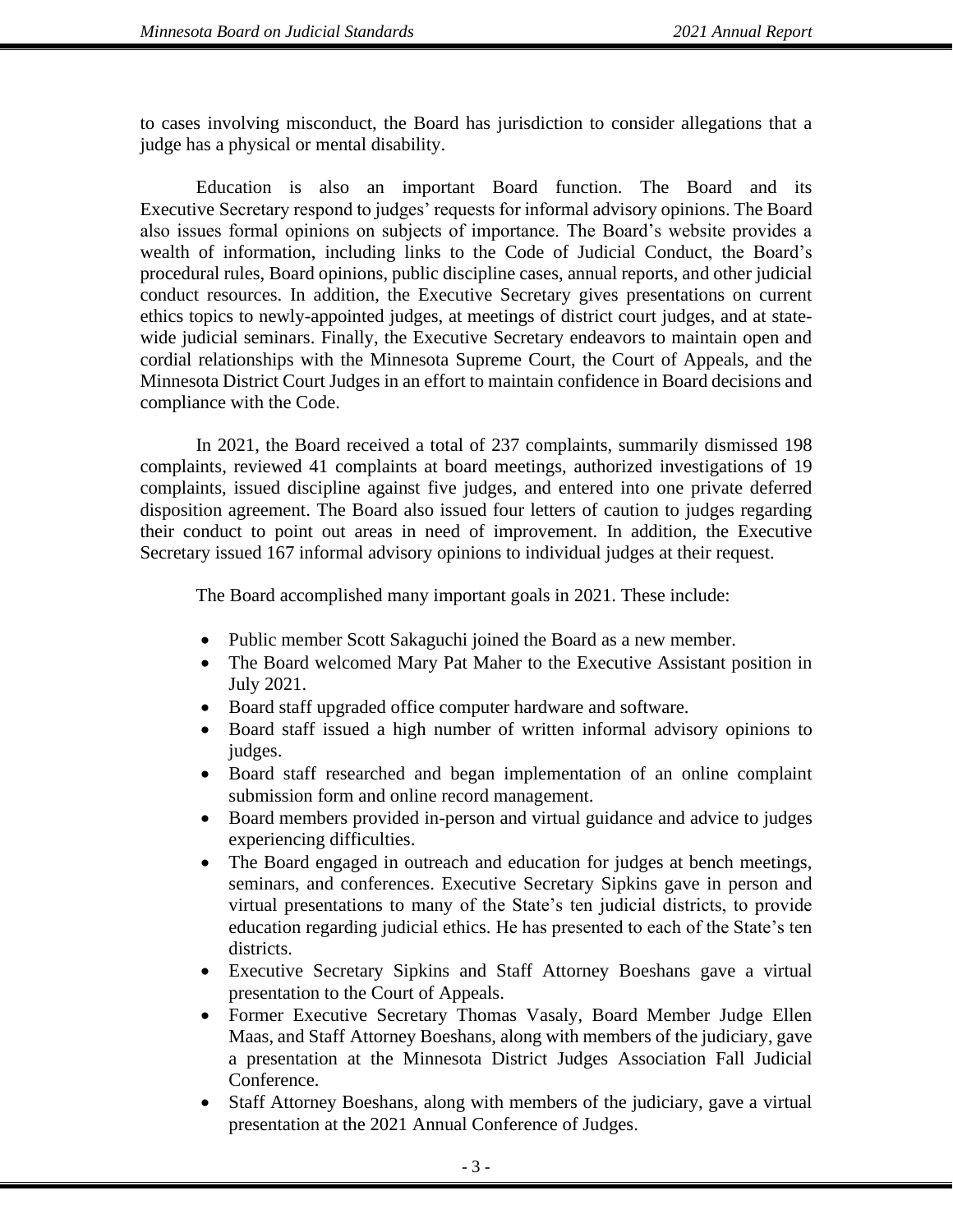• The Board updated "Minnesota Judicial Ethics Outline" on the Board's website. The Outline addresses a wide variety of subjects, such as the history of judicial discipline in Minnesota, case law interpreting the Code, and summaries of the Board's ethics opinions.

The Board anticipates the appointment of a new public member, an attorney member, and a trial judge member to the Board in 2022. The terms of Carol Cummins, Cindy K. Telstad, Esq., and the Hon. Ellen M. Maas will expire upon the appointment of their successors. It has been a pleasure to work with such dedicated and committed staff and board members to fulfill the Board's important mission.

Cindy K. Telstad Chair of the Board on Judicial Standards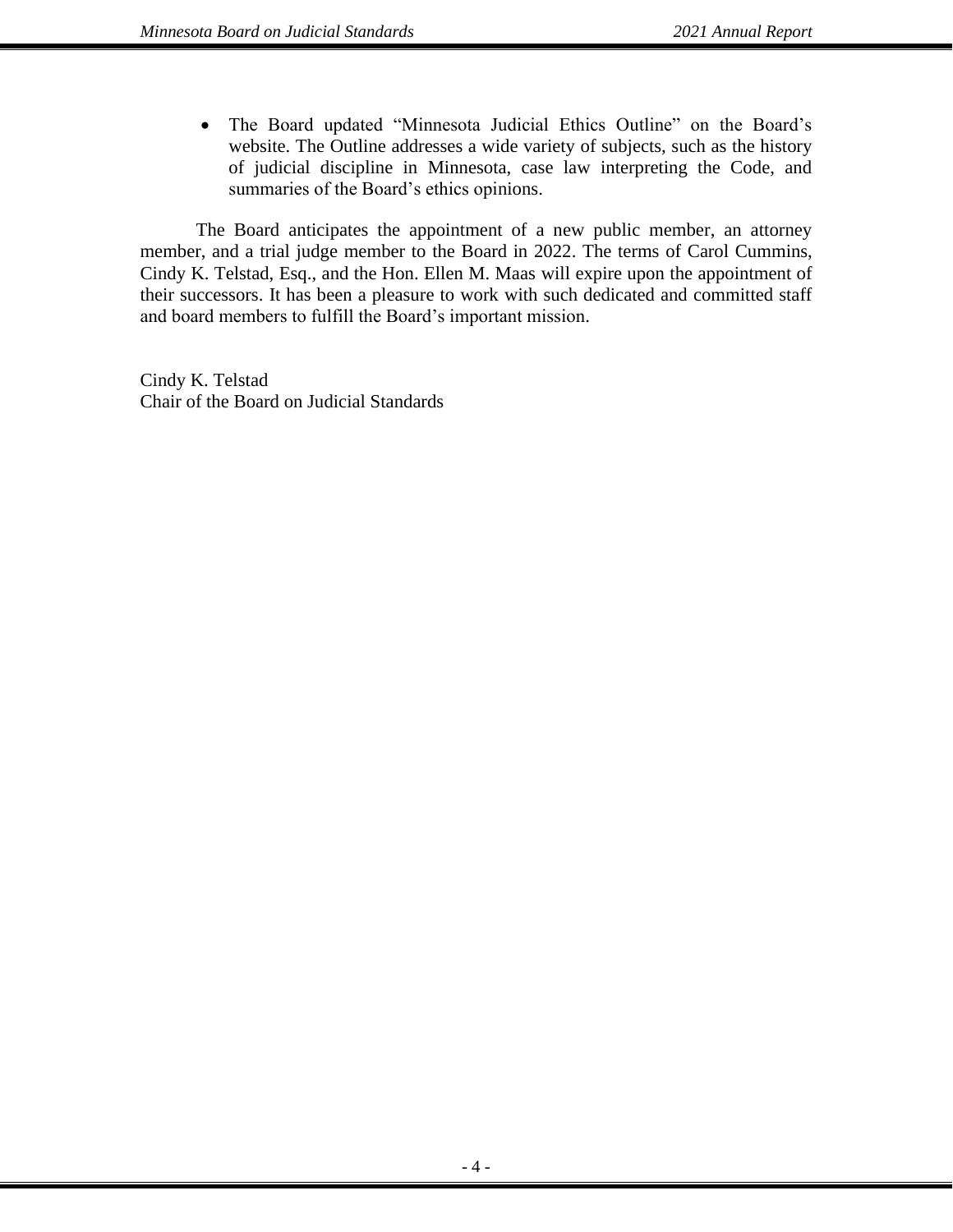### **INTRODUCTION**

A society cannot function without an effective, fair, and impartial procedure to resolve disputes. In Minnesota, the Constitution and laws provide a system designed to fit these essential criteria. The preservation of the rule of law, as well as the continued acceptance of judicial rulings, depends on unshakeable public recognition that the judiciary and the court system are worthy of respect and trust.

Unlike the executive and legislative branches of government, the judiciary "has no influence over either the sword or the purse." The Federalist No. 78, at 465 (Alexander Hamilton). "The legal system depends on public confidence in judges, whose power rests in large measure on the ability to command respect for judicial decisions. Whether or not directly related to judicial duties, misconduct by a judge brings the office into disrepute and thereby prejudices the administration of justice." *In re Miera*, 426 N.W.2d 851, 858 (Minn. 1988).

It is the Board's mission to promote and preserve public confidence in the independence, integrity, and impartiality of our judicial system by enforcing the Judicial Code and by educating judges and others regarding proper judicial conduct.

### **AUTHORIZATION**

The 1971 Legislature approved an amendment to the Minnesota Constitution authorizing the Legislature to "provide for the retirement, removal or other discipline of any judge who is disabled, incompetent or guilty of conduct prejudicial to the administration of justice." The 1971 Legislature also created the "Commission" (now "Board") on Judicial Standards and authorized the Supreme Court to make rules to implement the legislation. (Current version at Minn. Stat. §§ 490A.01-.03.) In 1972, Minnesota voters approved the constitutional amendment (Minn. Const. Art. VI, § 9), and the Minnesota Supreme Court adopted the Code. \*

### **ORGANIZATION**

The Board has ten members: one Court of Appeals judge, three district court judges, two lawyers, and four citizens who are not judges or lawyers. The Board members are

<sup>\*</sup> Until 1972, Minnesota appellate and district court judges could be removed or suspended from office for misconduct only by the rarely used impeachment process, which involves impeachment by the Minnesota House of Representatives and conviction by the Minnesota Senate. Since 1996, judges have also been subject to recall by the voters, although this has never happened. Minn. Const. Art. VIII, § 6.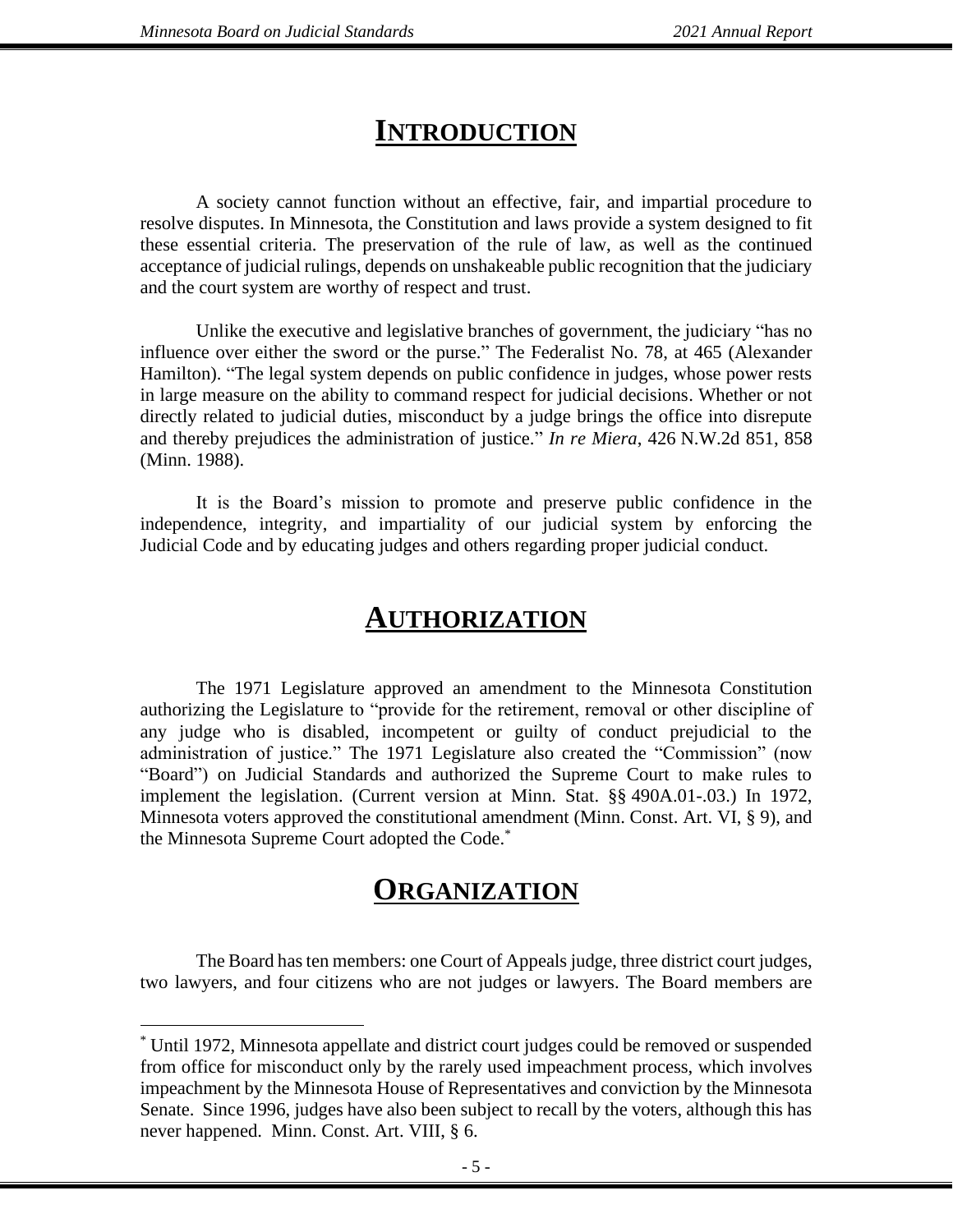appointed by the Governor and, except for the judges, are subject to confirmation by the Senate. Members' terms are four years and may be extended for an additional four years.

The Board meets approximately eight times annually and more often if necessary. Non-judge members of the Board may claim standard State per diems as well as reimbursement for expenses such as mileage. Judge members are not paid per diems.

The Board is supported by a staff consisting of the Executive Secretary, an executive assistant, and a part-time staff attorney. At the direction of the Board, the staff is responsible for reviewing and investigating complaints, providing informal opinions to judges on the application of the Code, maintaining records concerning the operation of the office, preparing the budget, administering the Board funds, and making regular reports to the Board, the Supreme Court, the Legislature, and the public.

## **CODE OF JUDICIAL CONDUCT**

The Minnesota Supreme Court has adopted the Code of Judicial Conduct to govern judicial ethics. Intrinsic to the Code are the precepts that judges, individually and collectively, must respect and honor the judicial office as a public trust and strive to enhance and maintain confidence in our legal system.

The Board considers only complaints involving the professional or personal conduct of judges. The Code is not construed so as to impinge on the essential independence of judges in making judicial decisions. Complaints about the merits of decisions by judges may be considered through the appellate process.

## **RULES AND PROCEDURES**

The Rules of the Board on Judicial Standards are issued by the Minnesota Supreme Court. Under its Rules, the Board has the authority to investigate complaints concerning a judge's conduct or physical or mental condition. If a complaint provides information that furnishes a reasonable basis to believe there might be a disciplinary violation, the Board may direct the Executive Secretary to conduct an investigation.

Under the Rules, the Board may take several types of actions regarding complaints. It may dismiss a complaint if there is not reasonable cause to believe that the Code was violated. A dismissal may be accompanied by a letter of caution to the judge. If the Board finds reasonable cause, it may issue a private admonition, a public reprimand, or a formal complaint. The Board may also defer a disposition or impose conditions on a judge's conduct, such as obtaining professional counseling or treatment.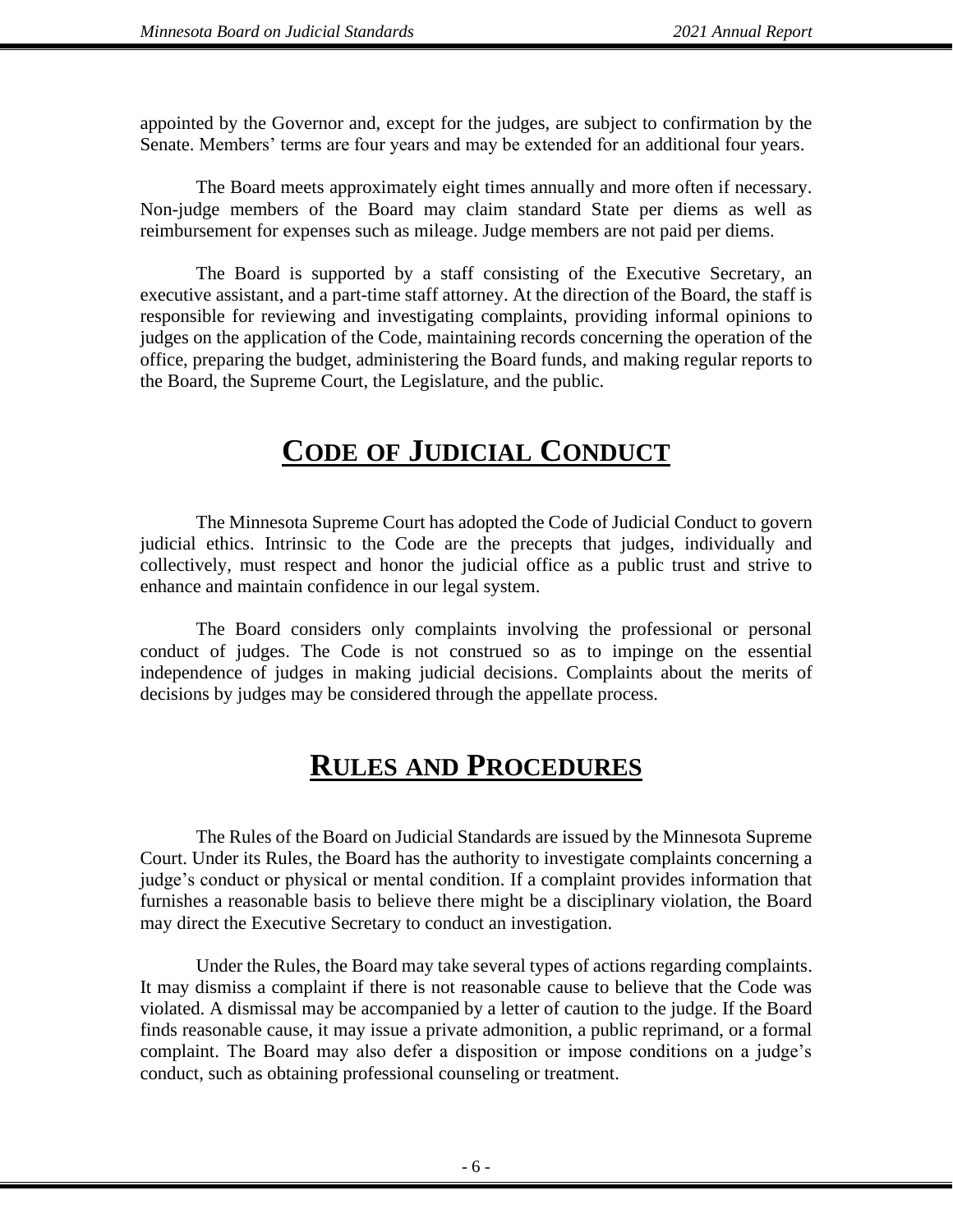The Board affords judges a full and fair opportunity to defend against allegations of improper conduct. If the Board issues a formal complaint or a judge appeals a public reprimand, a public hearing will be held. Hearings are conducted by a three-person panel appointed by the Supreme Court. After the hearing, the panel may dismiss the complaint, issue a public reprimand, or recommend that the Supreme Court impose more serious discipline, such as censure, suspension, or removal from office. If the panel recommends that the Court impose discipline or if the judge or the Board appeals the panel's action, the final decision is made by the Court.

If a judge appeals a private admonition, a private hearing will be held. Hearings are conducted by a three-person panel appointed by the Supreme Court. After the hearing, the panel may dismiss the complaint, affirm the admonition, or recommend that the Board issue a public reprimand or a formal complaint. If the judge appeals the panel's affirmance of an admonition, the Court makes the final decision.

All proceedings of the Board are confidential unless a public reprimand is issued, or a formal complaint has been filed with the Supreme Court. The Board notifies complainants of its actions, including dismissals and private dispositions, and provides brief explanations.

An absolute privilege attaches to any information or testimony submitted to the Board, and no civil action against a complainant, witness, or his or her counsel may be based on such information.

## **AUTHORITY AND JURISDICTION**

The Minnesota Board on Judicial Standards has jurisdiction over complaints concerning the following judicial officials:

- State court judges, including judges of the District Courts, Court of Appeals and Supreme Court. There are 296 district court judge positions and 26 appellate judge positions.
- Approximately 99 retired judges in "senior" status, who at times serve as active judges.
- Judicial branch employees who perform judicial functions, including referees, magistrates, and other judicial officers.
- Judges of the Minnesota Tax Court (3) and the Workers' Compensation Court of Appeals (5) and the Chief Judge of the Office of Administrative Hearings (1).<sup>\*</sup>

<sup>\*</sup> *See* Rule 2, Rules of Board on Judicial Standards; Code of Judicial Conduct, "Application"; Minn. Stat. §§ 14.48, subds. 2 and 3(d), 175A.01, subd. 4, 271.01, subd. 1, 490A.03.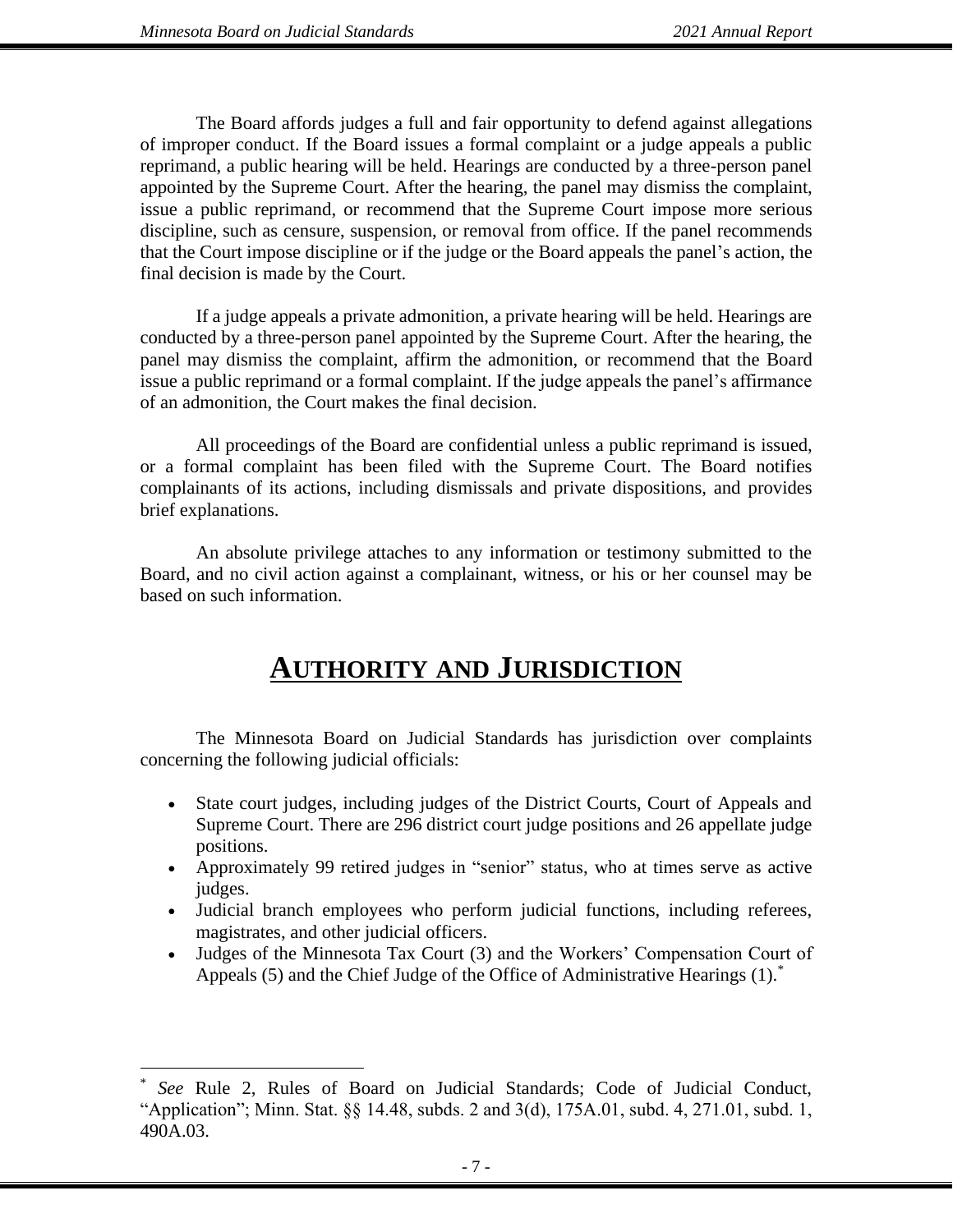The Board does not have jurisdiction over complaints that concern the following persons:

- Court administrators or personnel, court reporters, law enforcement personnel, and other non-judicial persons.
- Federal judges. Complaints against federal judges may be filed with the Eighth Circuit Court of Appeals.
- Lawyers (except, in some circumstances, those who become judges or who were judges). Complaints against lawyers may be filed with the Office of Lawyers Professional Responsibility.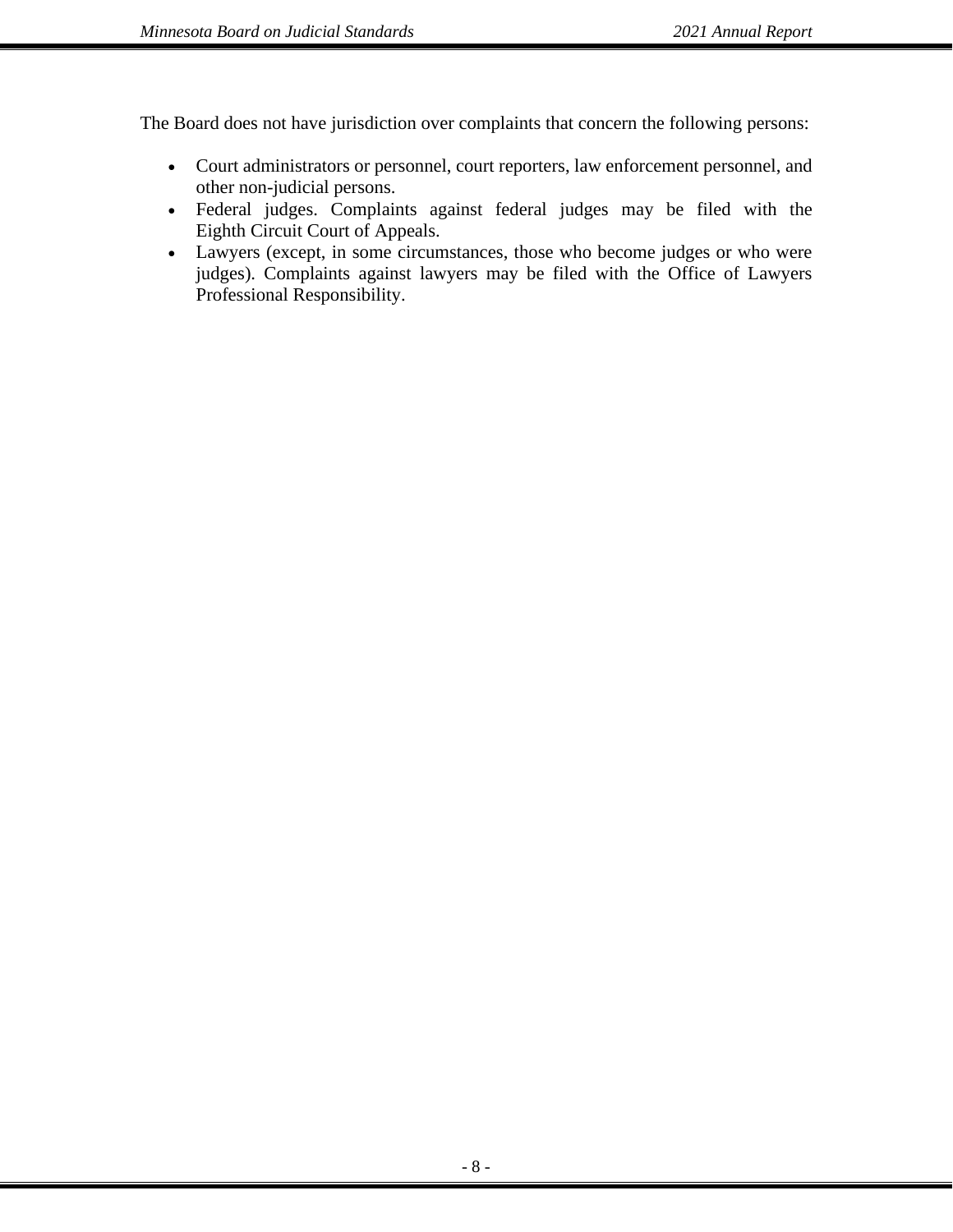# **2021 COMPLAINT STATISTICS**

In 2021, the Board opened 39 files based on written complaints alleging matters within the Board's jurisdiction. The number of files opened annually by the Board since 1972 is set forth below:



This chart shows a decline in the number of files opened beginning in 2014. The decline appears to be due to at least two factors.

 First, in 2014, the Legislature transferred primary responsibility for enforcing the "90-day rule" from the Board to the chief judges of the judicial districts. The 90-day rule generally requires a judge to rule within 90 days after a case is submitted. Minn. Stat. § 546.27. Judicial Branch case-tracking reports of possible violations are now sent to the chief judges rather than to the Board.

Second, the chart reflects only matters that were reviewed by the full Board and does not reflect complaints that were summarily dismissed. If a complaint does not fall within the Board's jurisdiction, the complaint may be summarily dismissed by the Executive Secretary, subject to the approval of a single Board member. This procedure avoids the inefficiency of requiring the full Board to review complaints that are not within its jurisdiction.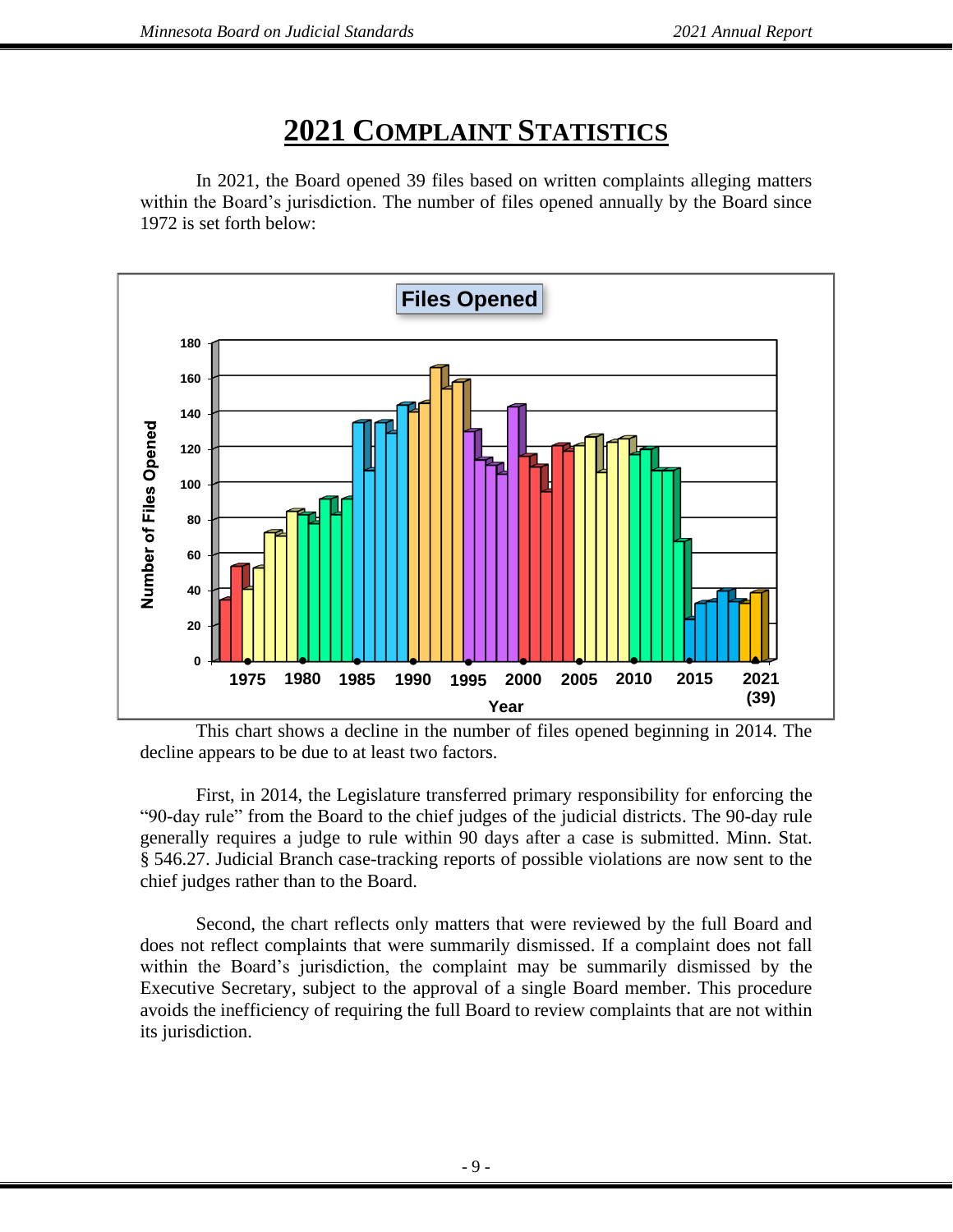For example, complaints that merely express dissatisfaction with a judge's decision are summarily dismissed under Board Rule 4(c). In recent years, larger numbers of nonjurisdictional complaints have been summarily dismissed, as shown in the next table:

| <b>SUMMARY DISMISSALS</b><br>(BY YEAR) |     |
|----------------------------------------|-----|
| 2012                                   | 78  |
| 2013                                   | 60  |
| 2014                                   | 99  |
| 2015                                   | 102 |
| 2016                                   | 112 |
| 2017                                   | 117 |
| 2018                                   | 167 |
| 2019                                   | 147 |
| 2020                                   | 125 |
| 2021                                   | 198 |
|                                        |     |

As reflected in the following two tables, most complaints were filed by litigants against district court judges:

| <b>SOURCES OF COMPLAINTS</b><br><b>AND REPORTS - 2021</b> |                |
|-----------------------------------------------------------|----------------|
| Litigant                                                  | 14             |
| Citizen                                                   | 11             |
| Attorney                                                  | 4              |
| <b>Board</b>                                              | 4              |
| Judge                                                     | $\overline{2}$ |
| Prosecutor                                                | $\overline{2}$ |
| Self-Report                                               | 2              |
| <b>TOTAL</b>                                              | 39             |
|                                                           |                |
|                                                           |                |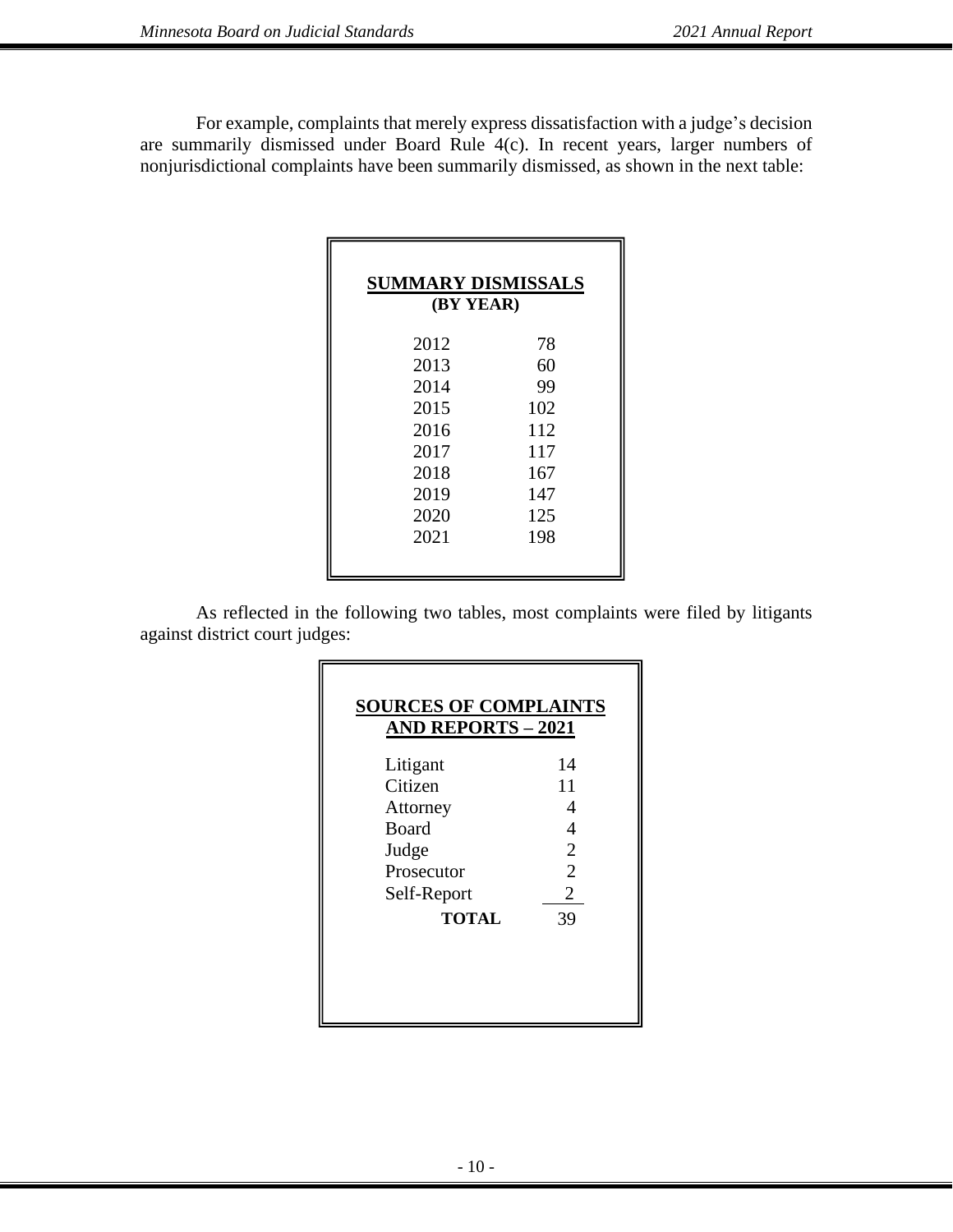| <b>JUDGES SUBJECT TO COMPLAINTS</b><br><b>AND REPORTS - 2021</b> |                             |  |
|------------------------------------------------------------------|-----------------------------|--|
| District Court Judges                                            | 31                          |  |
| Court of Appeals Judges                                          | 3                           |  |
| <b>Supreme Court Justices</b>                                    |                             |  |
| Referees/Magistrates/Judicial Officers                           | 3                           |  |
| Senior judge                                                     | $\mathcal{D}_{\mathcal{A}}$ |  |
| Other judicial officer                                           |                             |  |
| <b>TOTAL</b>                                                     | 39                          |  |

 The types of allegations are set forth below. The total exceeds 39 because many complaints contained more than one allegation.

| General demeanor and decorum        | 20             |
|-------------------------------------|----------------|
| Bias, discrimination, or partiality | 17             |
| Abuse of authority or prestige      | 9              |
| Ex parte communication              | 8              |
| Failure to follow law or procedure  | 8              |
| Political activity                  | 7              |
| Conflict of interest                | 4              |
| Administrative irregularity         | 2              |
| Delay in handling court business    | $\overline{2}$ |
| Failure to perform duties           | $\overline{2}$ |
| Improper conduct on the bench       | $\overline{2}$ |
| Practicing law; giving legal advice |                |
| Sexual misconduct                   | 1              |

 Of the 39 files opened in 2021, all of them were considered by the Board in 2021. Two additional files from 2020 were considered by the Board in 2021, for a total of 41 files considered. Of the 41 total files first considered in 2021, the Board determined that 19 of the matters warranted formal investigation. A formal investigation includes asking the judge to submit a written response to the Board. In addition, a formal investigation typically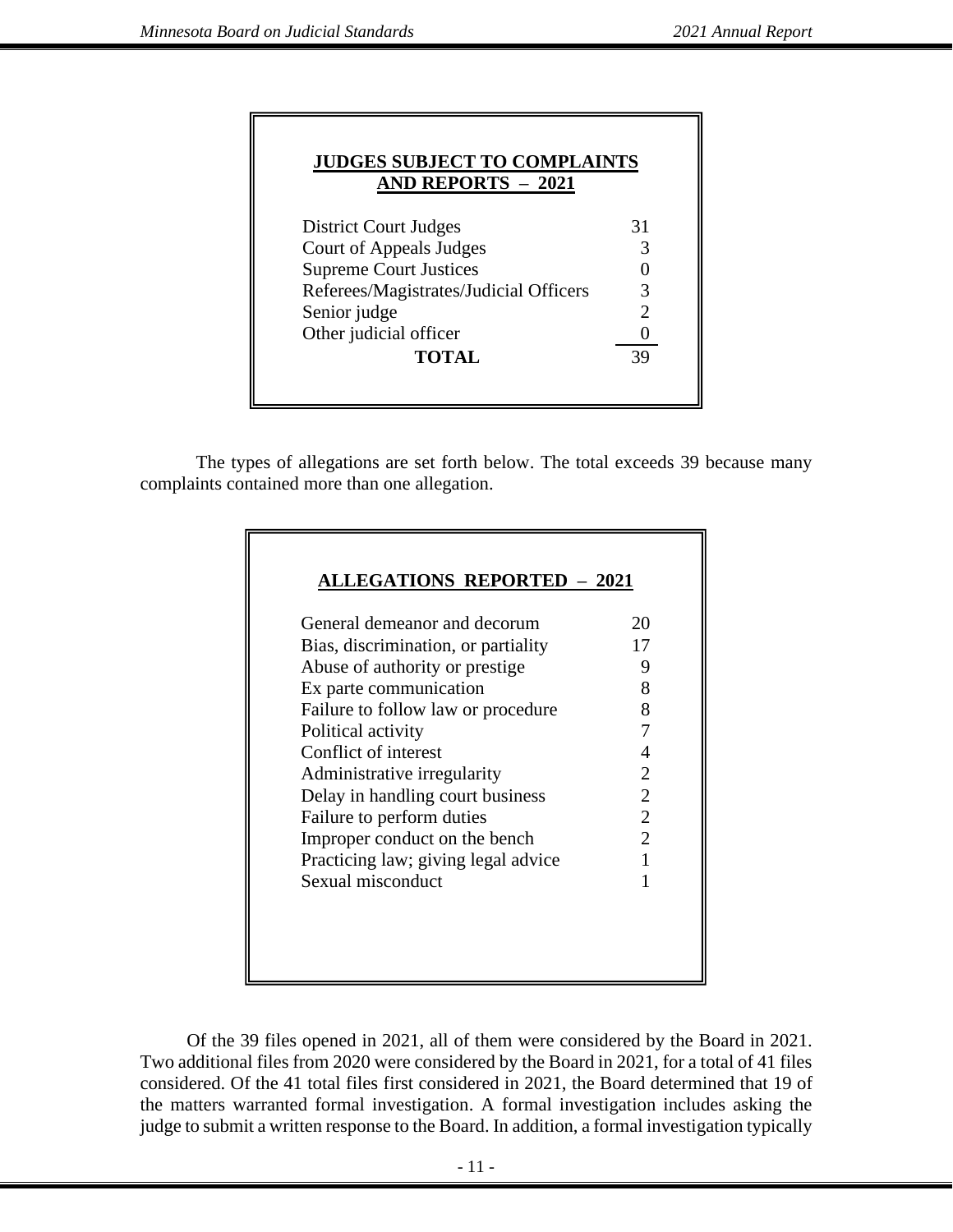includes review of court records and interviews with court participants and may include reviewing audio recordings of the hearings. A judge or the Board may request the judge appear before the Board to discuss the allegations of judicial misconduct.

The majority of complaints and Board-initiated investigations (26) were dismissed in 2021. Many complaints are dismissed because they concern a judge's rulings or other discretionary decisions that are generally outside the Board's purview. The reasons for dismissal are set forth below. The count of dismissal reasons differs from the number of complaints opened in 2021 because some were dismissed in 2021 but had been opened in 2020, and because some complaints are dismissed for more than one reason. Also, at the end of 2021, four complaints were still under investigation and thus, remained open.

| No misconduct; no violation         | 27 |
|-------------------------------------|----|
| Insufficient evidence               |    |
| No issue left to resolve            | 6  |
| Frivolous, no grounds               | 5  |
| Within discretion of judge          | 5  |
| Unsubstantiated after investigation |    |
| Legal or appellate issues           |    |
| Corrective action by judge          |    |
| Retired pending board action        | 3  |
| Complaint withdrawn                 | 2  |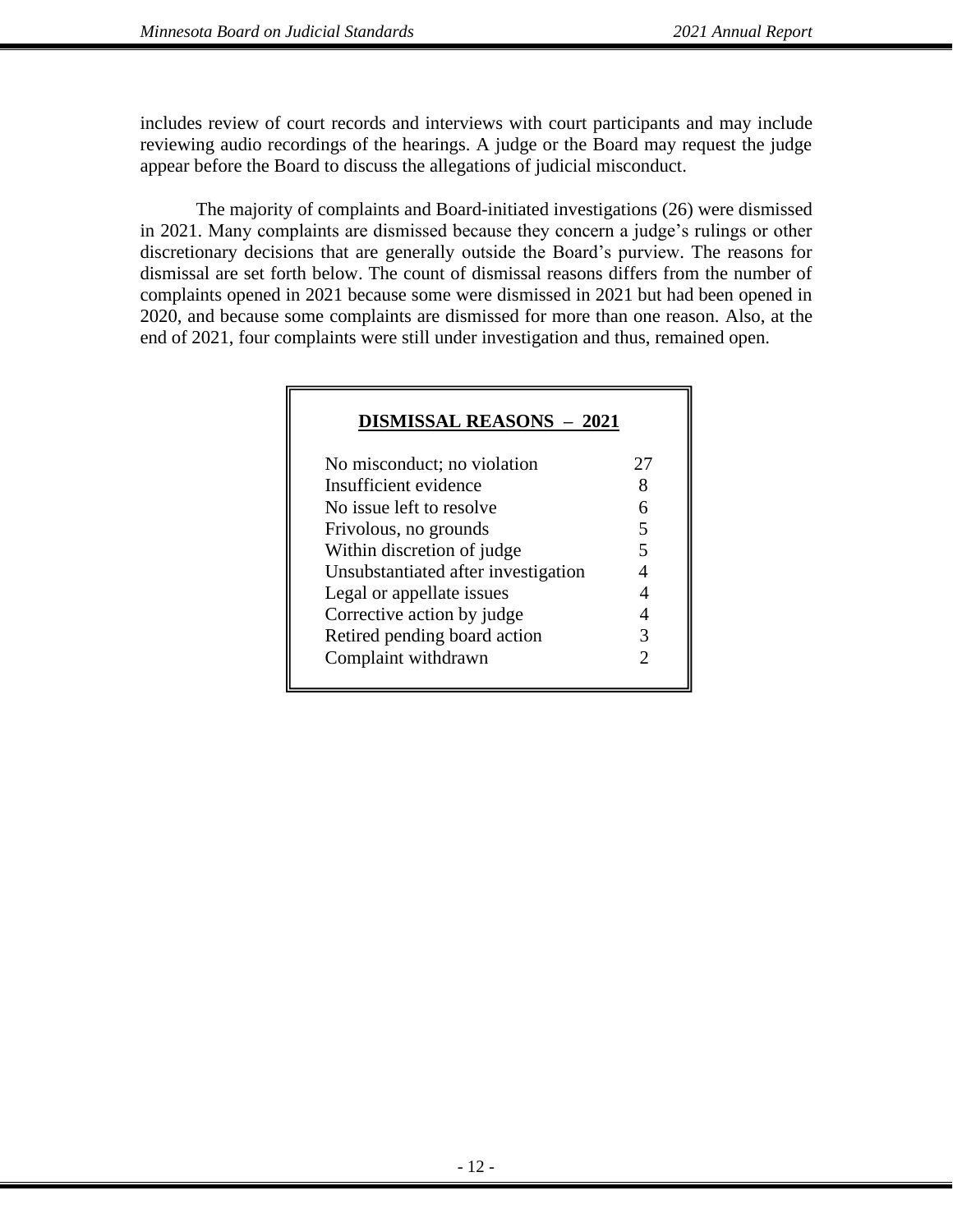As shown in the table below, in 2021, six matters resulted in discipline and four matters were resolved with a letter of caution to the judge.

| Year | Letter<br>of<br>Caution     | Admonition     | Deferred<br>Disposition<br>Agreement | Public<br>Reprimand | Supreme<br>Court<br>Discipline |
|------|-----------------------------|----------------|--------------------------------------|---------------------|--------------------------------|
| 2012 | $\mathcal{D}_{\mathcal{L}}$ | 5              |                                      |                     |                                |
| 2013 | 4                           | $\overline{2}$ |                                      |                     |                                |
| 2014 | $\mathfrak{D}$              | 5              |                                      |                     |                                |
| 2015 |                             |                |                                      |                     |                                |
| 2016 | 3                           |                |                                      |                     |                                |
| 2017 | 5                           |                |                                      |                     |                                |
| 2018 | 9                           |                |                                      |                     |                                |
| 2019 | 4                           |                |                                      |                     |                                |
| 2020 |                             |                |                                      |                     |                                |
| 2021 | $\overline{4}$              |                |                                      |                     |                                |

### **CASE DISPOSITIONS**

In 2021, the Board issued one public reprimand, four private admonitions, and a private deferred disposition agreement. The Board also issued four letters of caution. A letter of caution is a non-disciplinary disposition. A sampling of the disciplinary actions and a sampling of the letters of caution are summarized below.

### **PUBLIC DISPOSITIONS**

Public dispositions are posted on the Board's website at *http://bjs.state.mn.us/board-and-panel-public-reprimands*. There was one public disposition in 2021.

### **Judge Matthew M. Quinn**

Judge Quinn posted comments and memes on his private Facebook page, and "liked" or otherwise reacted to numerous posts endorsing or opposing candidates for public office. He was also tagged on Facebook in numerous photographs of the Trump Boat Parade on the Mississippi on September 5, 2020. The photographs show that Judge Quinn drove the boat, which displayed at least two Trump flags. Judge Quinn also wore a MAGA ("Make America Great Again") hat. The local newspaper published these photographs but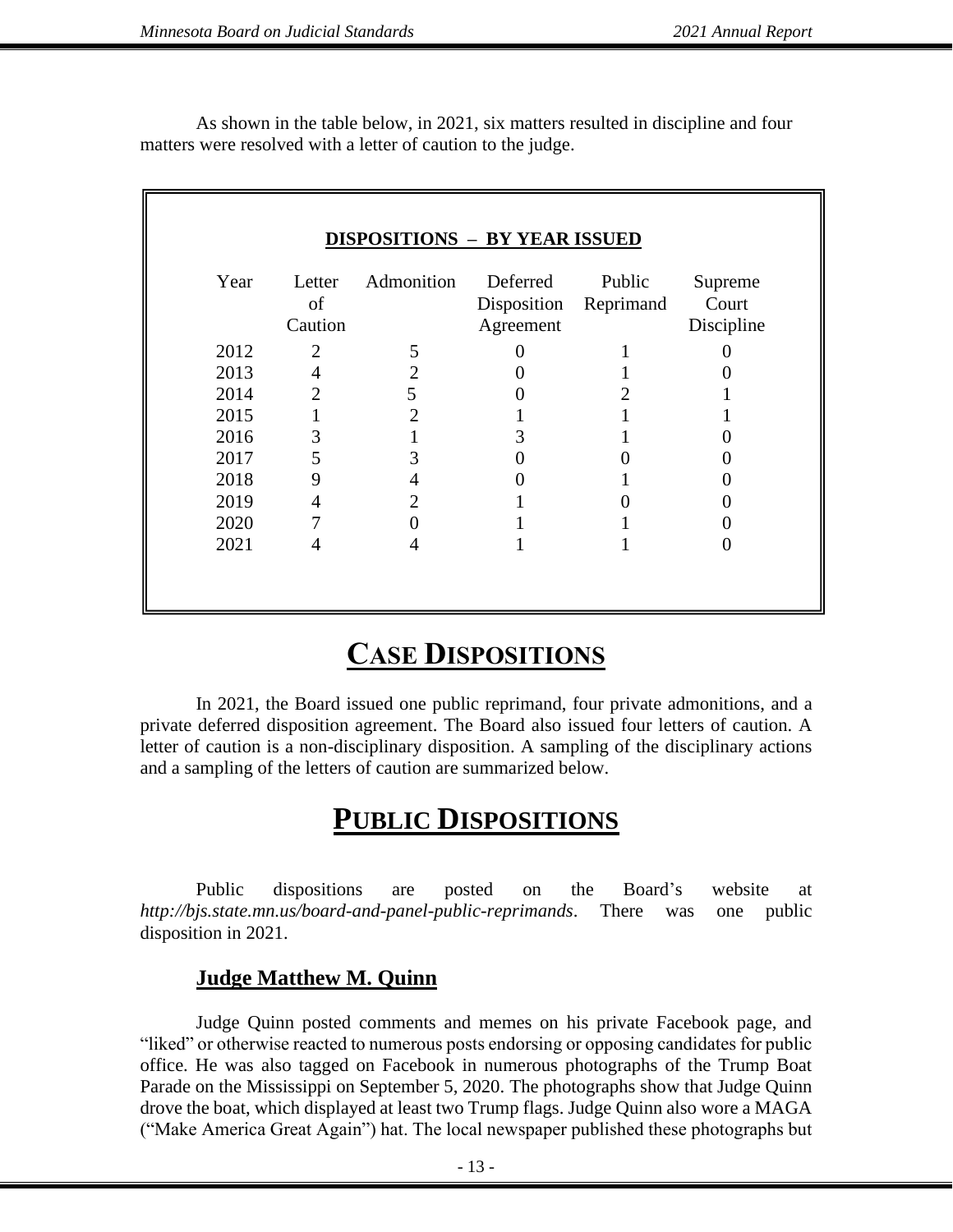did not name Judge Quinn. The Board found that Judge Quinn violated the following provisions of the Code of Judicial Conduct: Rule 1.1 (Compliance with the Law), Rule 1.2 (Promoting Confidence in the Judiciary), Rule 1.3 (Avoiding Abuse of Prestige of Judicial Office), and Rule 4.1 (A)(3) (Political and Campaign Activities of Judges and Judicial Candidates in General), and publicly reprimanded Judge Quinn.

# **PRIVATE DISPOSITIONS**

### **Private Admonitions Issued in 2021**

Summaries of the private admonitions the Board has issued since 2009 are available on the Board's website at *http://www.bjs.state.mn.us/file/private-discipline/privatediscipline-summaries.pdf*. The purpose of providing summaries of the private dispositions is to educate the public and to help judges avoid improper conduct. The Board issued four private admonitions and four letters of caution in 2021.

- A judge told a conciliation court clerk, in private, that the clerk always looked nice and that the judge liked the dress the clerk wore the day before, that the clerk could file for a Harassment Restraining Order against the judge, and that the judge could ask the clerk for a hug, but it would be inappropriate. The comments the judge made to the clerk, even if said in a joking manner, constitute sexual harassment under Judicial Branch Policy 304 and the Code of Judicial Conduct. The judge's conduct violated Rules 1.1 (Compliance with the Law), 1.2 (Promoting Confidence in the Judiciary), 1.3(Avoiding Abuse of the Prestige of Judicial Office), 2.3 (Bias, Prejudice, and Harassment), and 2.8 (Decorum and Demeanor) of the Minnesota Code of Judicial Conduct and warranted an admonition with conditions.
- Before the beginning of a hearing by Zoom, a judge, not realizing others had joined the meeting, used a derogatory word to refer to a party. The comment was overheard by others at the Zoom hearing, including the party's attorney. The judge showed remorse, immediately apologized, and self-reported his conduct to the Board. The Board found violations of Rules 1.1 (Compliance with the Law), 1.2 (Promoting Confidence in the Judiciary), 2.2 (Impartiality and Fairness), and 2.8(B) (Demeanor).
- A judge self-reported that a Judicial Branch audit showed that the judge and the judge's staff engaged in inappropriate Microsoft Lync messages which contained negative comments about attorneys and parties appearing before the Court. The messages could be considered harmful to the reputation and business of the Judicial Branch. The Board found violations of Rules 1.2 (Promoting Confidence in the Judiciary); 2.2 (Impartiality and Fairness); 2.8(B) (Decorum and Demeanor); and 2.12 (Supervisory Duties).
- A judge made statements to a parent in a custody matter that were abusive, accusatory, and inappropriate. The judge retired and agreed to never serve as a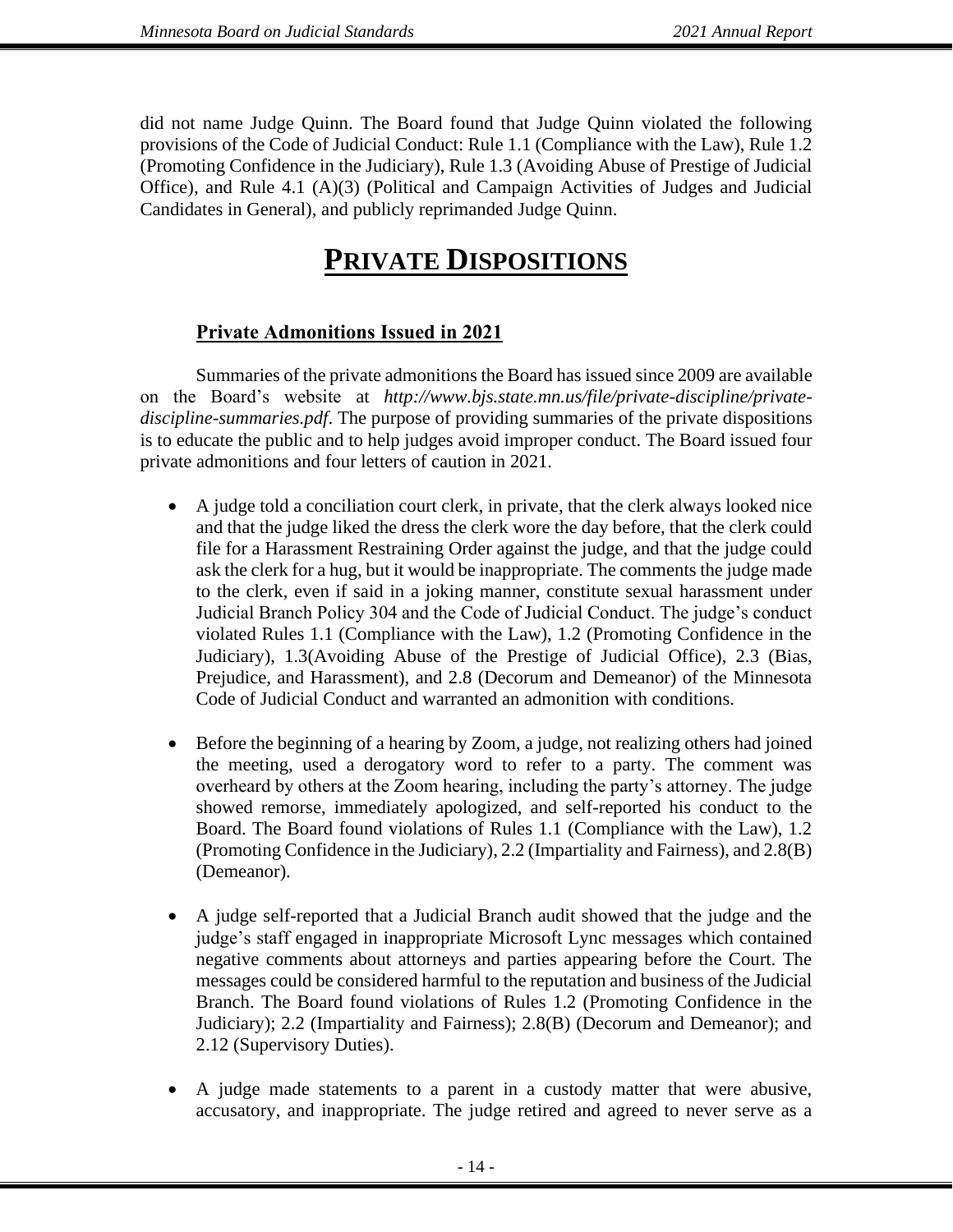Retired Judge Subject to Recall, commonly known as a "Senior Judge." The Board found violations of Rules 1.1 (Compliance with the Law), 1.2 (Promoting Confidence in the Judiciary), 2.2 (Impartiality and Fairness), and 2.8(B) (Demeanor).

### **Letters of Caution Issued in 2021**

- The Board cautioned two judges that "liking" the page of a candidate for public office could be construed as support or opposition of a candidate for public office and could violate Rules 1.1 (Compliance with the Law), 1.2 (Promoting Confidence in the Judiciary), 1.3 (Avoiding Abuse of the Prestige of Judicial Office), and 4.1(A)(3) (Endorse or Oppose a Candidate for Public Office) of the Code of Judicial Conduct. The Board encouraged the judges to monitor and maintain strict privacy settings on their Facebook accounts.
- The Board advised a judge that when a judge oversteps the judge's role in settlement negotiations, the judge's view of the matter may be altered, and the judge may appear to the lawyers or parties to be coercing a settlement. In addition, unconventional acts, such as meeting with parties outside of the courthouse and personally assisting in the division of property, could easily give rise to ex parte communications or risk the judge becoming a witness. The Board cautioned the judge that the judge's conduct in settlement negotiations could violate Rules 1.1 (Compliance with the Law), 1.2 (Promoting Confidence in the Judiciary), 2.2 (Impartiality and Fairness), and 2.6(B) (Right to Be Heard) of the Code of Judicial Conduct.
- The Board cautioned a judge to avoid post-hearing exchanges with only one party, regarding the minor details of an order, because such exchanges could violate Rules 1.2 (Promoting Confidence in the Judiciary), 2.2 (Impartiality and Fairness), 2.6(A) (Right to Be Heard), and 2.9(A) (Ex Parte Communications) of the Code of Judicial Conduct.

## **PUBLIC INQUIRIES**

The staff receives frequent inquiries about judges' conduct. The inquiries are often from parties involved in court proceedings. Callers are provided information about the Board and how to file a complaint.

Board staff often receives requests for information, complaints that concern persons over whom the Board has no jurisdiction, and complaints that do not allege judicial misconduct. Callers are given appropriate referrals when other resources are available.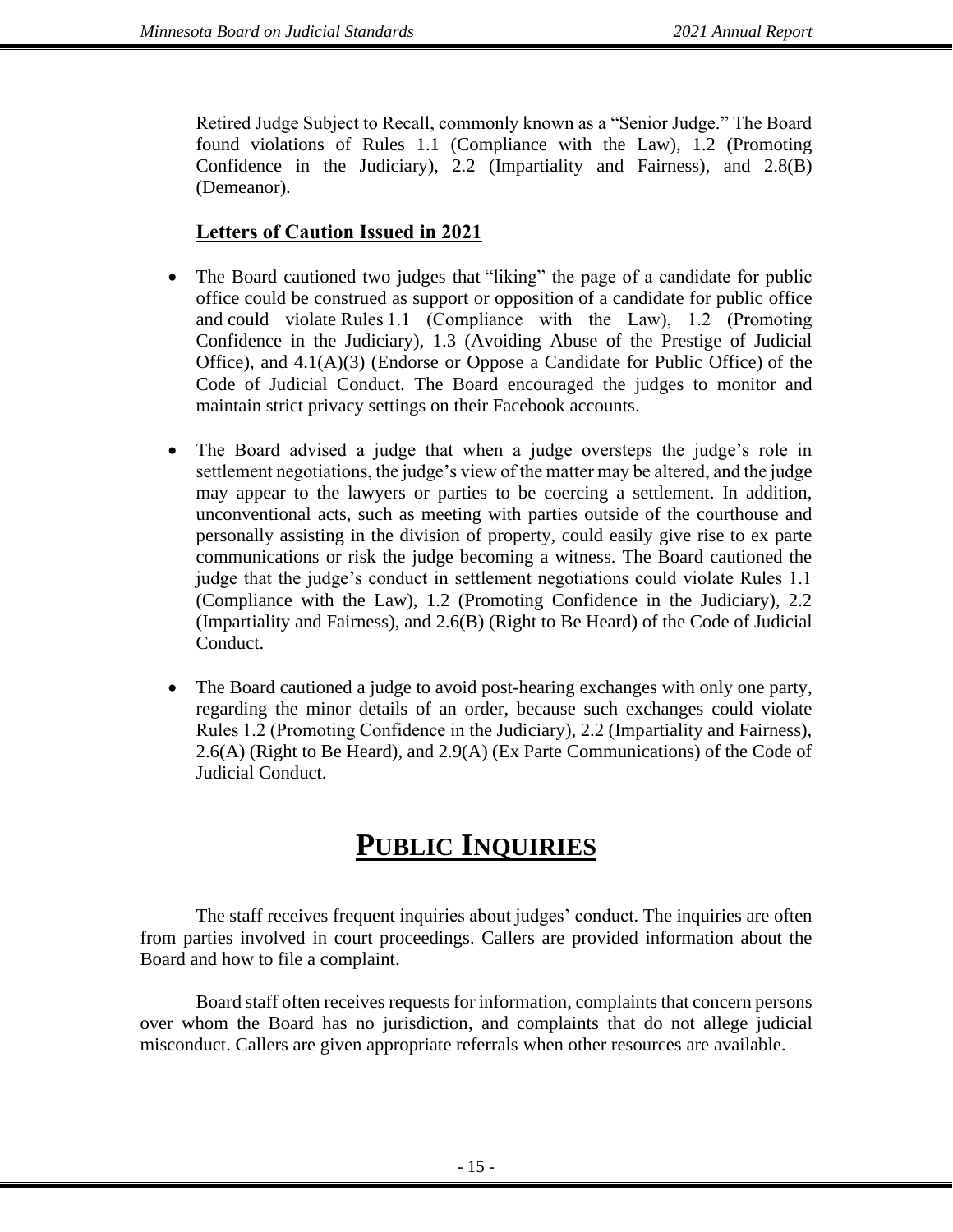# **ADVISORY OPINIONS**

The Board is authorized to issue advisory opinions on proper judicial conduct with respect to the provisions of the Code. The Board encourages judges who have ethical questions to seek its guidance. The Board provides three types of advisory opinions:

- The Board issues *formal opinions* on issues that frequently arise. These opinions are of general applicability to judges.
- A *Board opinion letter* is given to an individual judge on an issue that requires consideration by the full Board.
- The Board's Executive Secretary issues *informal opinions* to judges as delegated by the Board pursuant to Board Rule  $1(e)(11)$ . Judges regularly contact the Executive Secretary for informal opinions on ethics questions. Depending on the nature of the request, the Executive Secretary may consult the Board Chair or another Board member.

The Board began issuing formal opinions in 2013. The Board's current practice is to ask for public comments on its proposed formal opinions before the opinions are made final. Formal opinions are sent to the chief judges of the Minnesota courts and are posted on the Board's website at *http://www.bjs.state.mn.us/formal-opinions*. The Board did not issue a formal opinion in 2021.

The Executive Secretary gave 167 informal advisory opinions to judges in 2021. This continues the trend of a significant increase over prior years, reflecting the increased assistance the Board is providing to judges who are faced with ethics issues. The opinions cover a wide range of subjects, including disqualification standards and permissible extrajudicial activities. In many cases, the judge requests the opinion by telephone and the opinion is given orally. Since 2014, however, opinions are usually confirmed by e-mail and include analysis and citation to legal authority.

### **BUDGET**

The Board's current base budget is \$455,000 per year, which is used to pay staff salaries, rent, and other expenses. The staff consists of the Executive Secretary, a part-time staff attorney, and an executive assistant.

In addition, a special account funded at \$125,000 per year is potentially available to the Board to pay the expenses of major cases, which often require the Board to retain private counsel, resulting in significant expenditures for attorney fees.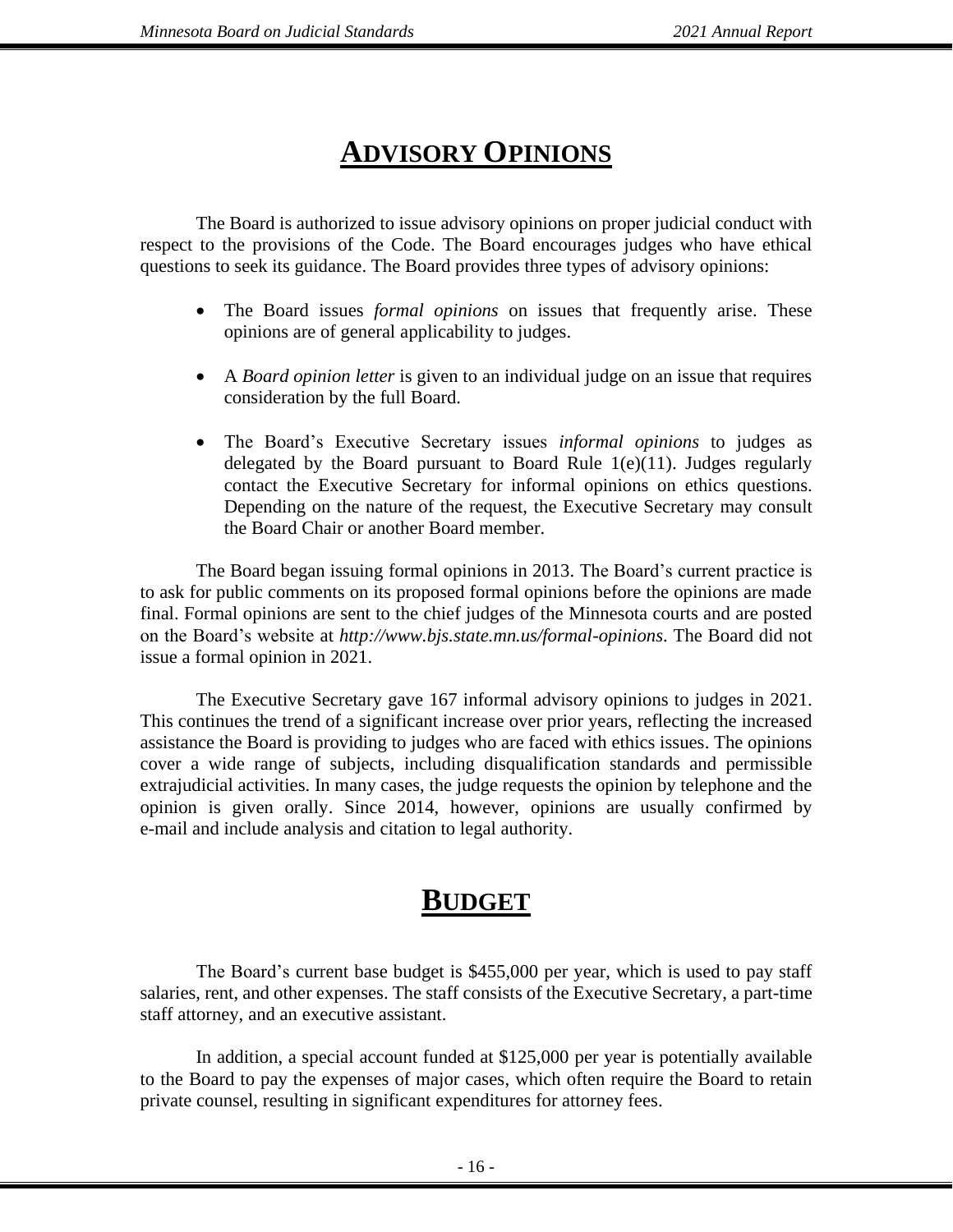### **FURTHER INFORMATION**

For additional information regarding the Minnesota Board on Judicial Standards, please feel free to contact the Executive Secretary at (651) 296-3999.

Dated: March 9, 2022 Respectfully submitted,

**/s/** *Cindy K. Telstad*

Cindy K. Telstad Chair, Minnesota Board on Judicial **Standards** 

**/s/** *Thomas M. Sipkins*

Thomas M. Sipkins Executive Secretary, Minnesota Board on Judicial Standards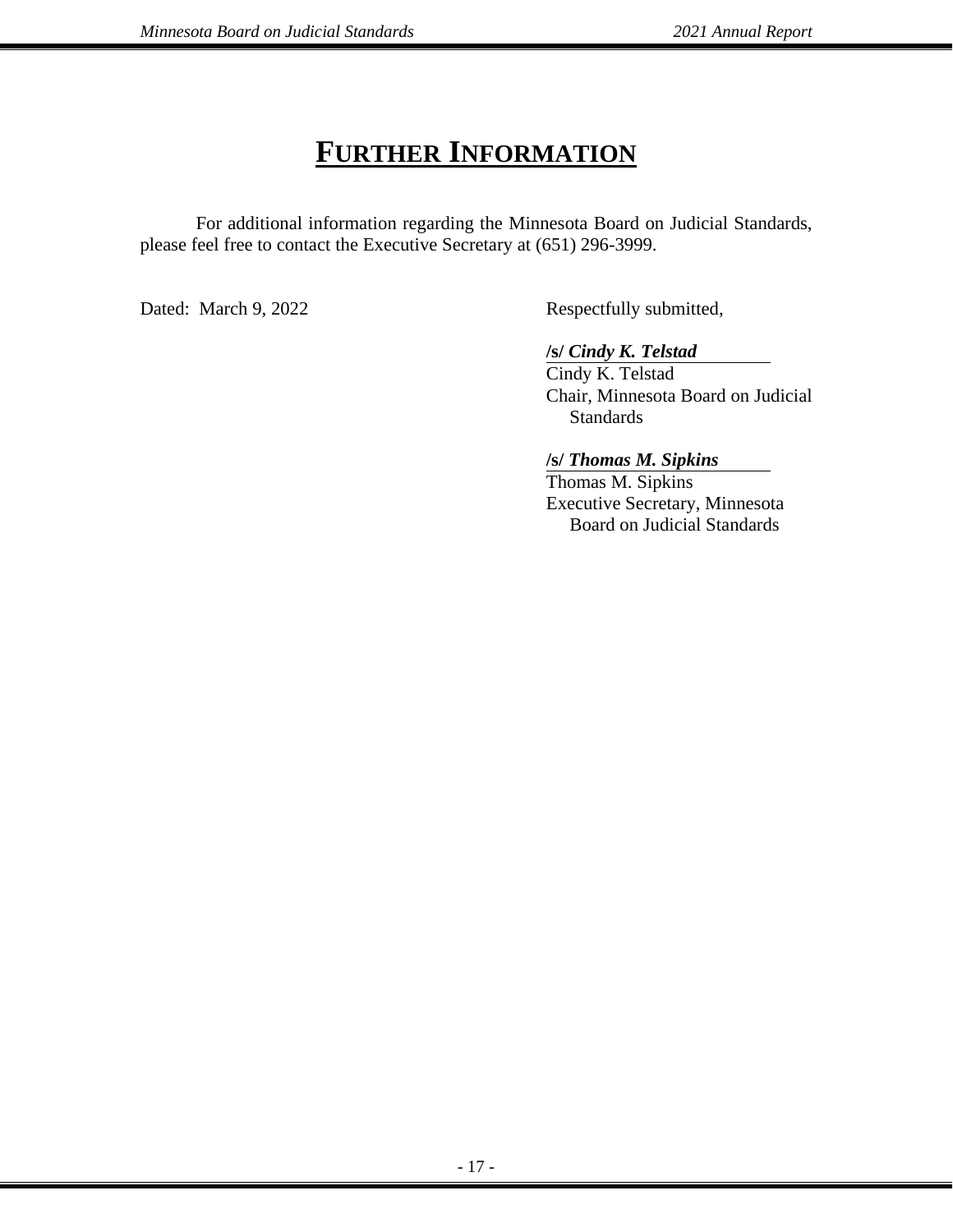## **BOARD AND STAFF BIOGRAPHIES**

#### **Honorable Shereen M. Askalani**

Judge of District Court (Fourth District). Appointed to bench in 2016. Assistant Ramsey County Attorney from 2002 to 2016. Appointed to the Board on Judicial standards in 2020.

#### **Honorable Louise Dovre Bjorkman**

Judge of Minnesota Court of Appeals. Appointed to the Court of Appeals in 2008. Judge, Second Judicial District Court, 1998-2005. Private practice of law, 1985-1998 and 2005-2008. Appointed to the Board on Judicial Standards in 2017.

#### **Carol E. Cummins, M.B.A.**

Public member. Ms. Cummins, now retired, has more than 30 years of experience in law firm management. She worked in-house in senior management roles and more recently as an independent consultant. Ms. Cummins served as a public member of the Lawyers Professional Responsibility Board from 2009 to 2015. She is a graduate of Hamline University and holds an MBA from the University of Minnesota. Appointed to the Board on Judicial Standards in 2015; reappointed in 2018.

#### **Gerald T. Kaplan, M.A., L.P**.

Executive Committee Member. Public Member. Licensed psychologist since 1977. Mr. Kaplan was the Executive Director of Alpha Human Services and Alpha Service Industries, which offer inpatient and outpatient programs for sex offenders. Until June 30, 2019, he was also a member of the Board of Medical Practice, and served a term as Board President. Previously he served on the Board of Psychology, including two years as Board Chair. Appointed to the Board on Judicial Standards in 2013; reappointed in 2017.

#### **Honorable Ellen L. Maas**

Judge of District Court (Tenth District). Appointed to the bench in 1995. Law clerk for Minnesota Supreme Court Justice Glenn E. Kelley 1981-1982. Private practice of law from 1982 to 1995. Appointed to the Board on Judicial Standards in 2013; reappointed in 2014; reappointed in 2018.

#### **Honorable Theresa M. Neo**

Judge of District Court (Sixth District). Appointed to the bench in 2014. Assistant Duluth City Attorney 2010-2014. Staff Attorney Indian Legal Assistance Program 2005-2010, Attorney Safe Haven Shelter 2002-2005. Appointed to the Board on Judicial Standards in 2020.

#### **Timothy O'Brien**

Attorney member. Retired partner, Faegre Baker Daniels LLP. Served as a member of the Lawyers Professional Responsibility Board from 1997-2003, as a member of the Minnesota Client Security Board from 2007-2013, and as a member of the Minnesota Commission on Judicial Selection from 2011-2018. Appointed to the Board on Judicial Standards in 2019.